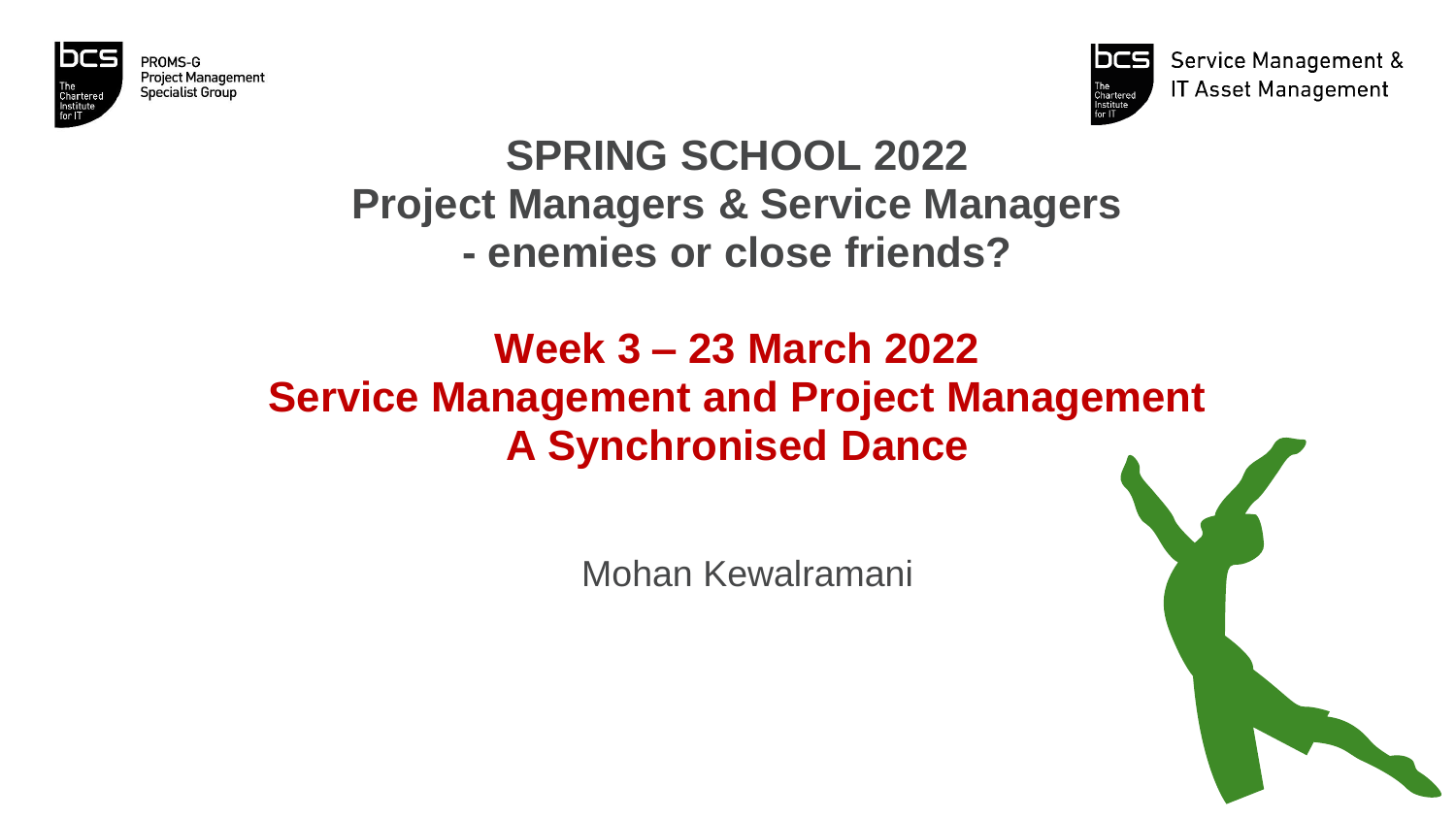

# Building a Home?



### **Initial Build**

- *Complex and long*
- *Requires lost of different skilled trades people*
- *Compliance criteria and permissions*





### **Renovations and Maintenance**

- *Relatively smaller and lesser complexity*
- *May require specialist skilled tradesman*
- *Maintain compliance, most don't require permissions*



# **Service Management is similar!**

### **Initial Design and Implementation**

- *Complex and long*
- *Requires lost of different skilled resources (Process design, modelling, technology implementation, training, documentation, etc)*
- *Compliance criteria and agreements*

### **Operations - Continuous Improvement and adapting to Change**

- *Relatively smaller and lesser complexity*
- *May require specialist skilled resources*
- *Maintain compliance*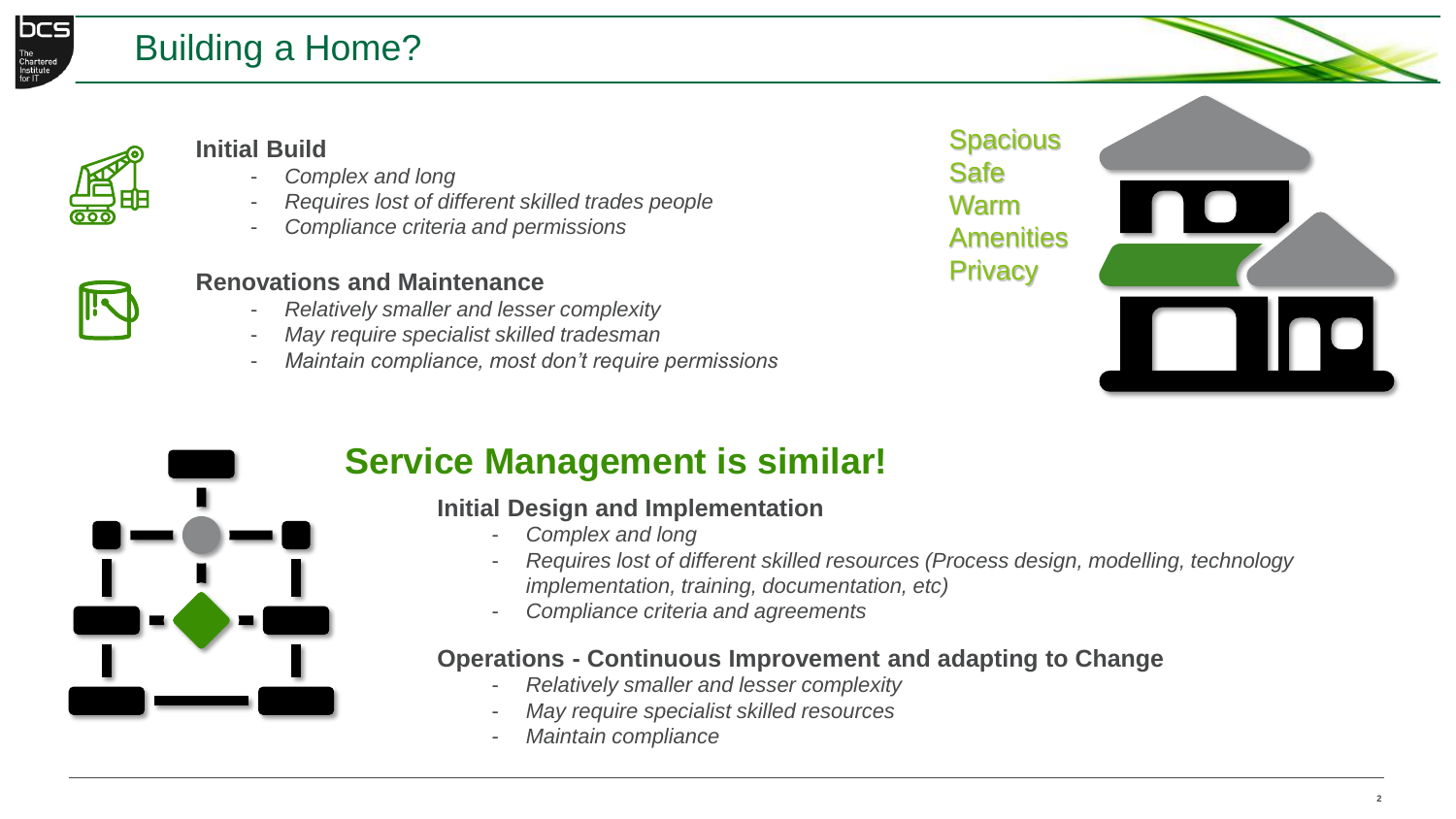



#### **Project Manager**

- *A PM will manage the initial 'project' to design, implement the service management process, Service Management System (SMS), training and operationalisation*
- *A PM will manage "projects" during the operations stage, depending on complexity and scope*

### **Service Management Consultant(s) | Practitioners Service Managers**

| <b>Process Design</b>   | <b>Process Flows</b><br>Policies & Principles<br>Roles and Responsibilities                                        | Process                 | Process owners, process managers<br>Guidance & training<br>CSI                        |
|-------------------------|--------------------------------------------------------------------------------------------------------------------|-------------------------|---------------------------------------------------------------------------------------|
| Systems                 | <b>Escalation Matrices</b><br><b>Systems</b><br>Organisation & supplier tools<br>Functional specifications for SMS |                         | Onboarding/offboarding<br><i>Improvements</i>                                         |
| Performance Methodology | KPI's<br>SLA's<br>OLA's<br>Reports, analytics and dashboards                                                       | Performance Methodology | Trending and analysis<br>KPI's<br>SLA's<br>OLA's<br>Reports, analytics and dashboards |
| Governance              | Forums<br>Participants<br>Frequency                                                                                |                         | Run governance<br>Track actions/outputs                                               |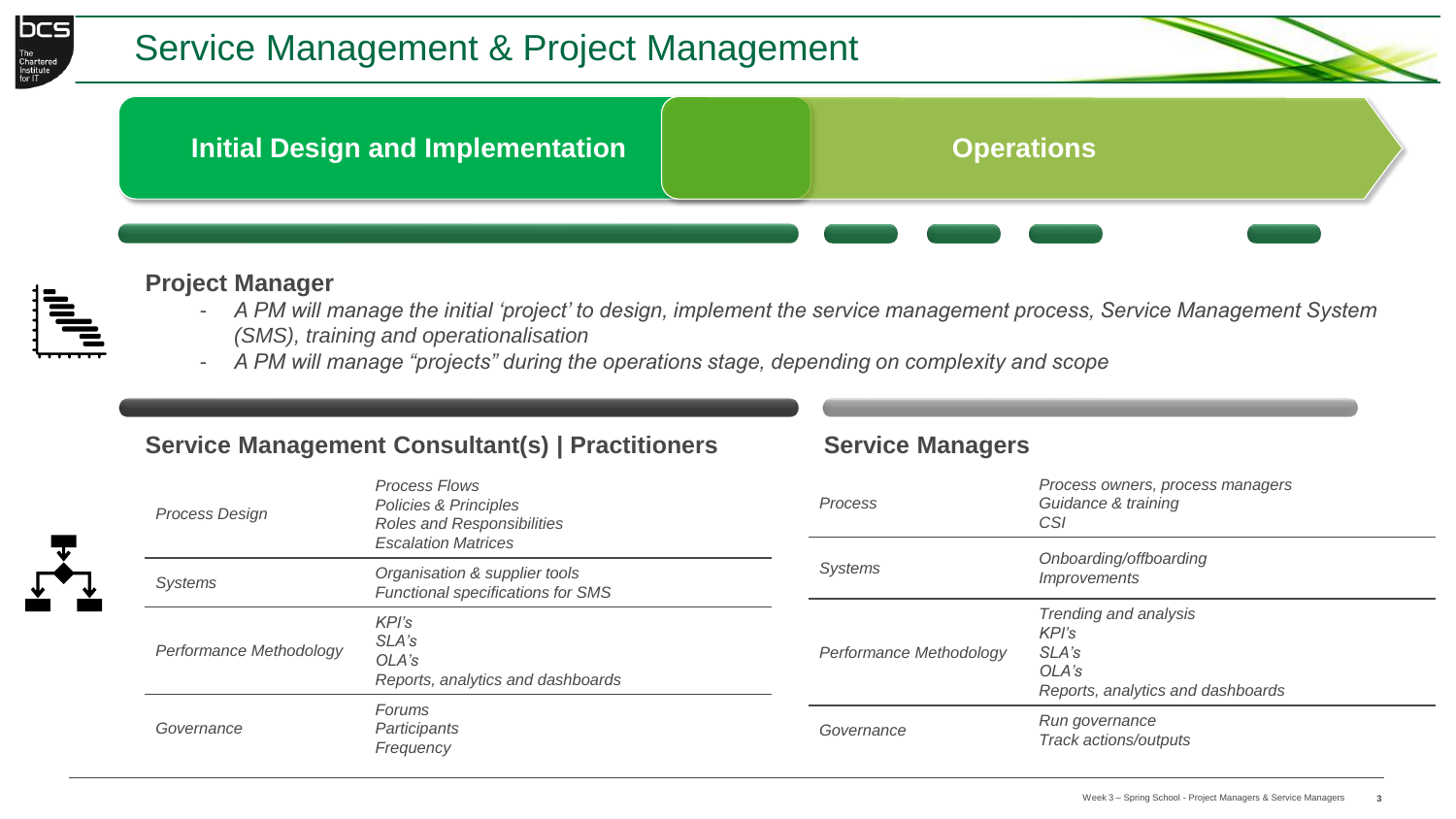

# Building a house - Stages



| Pre-Construction -<br>Due Diligence                                                                                                                               | <b>Base Stage</b>                                         | Frame, Lockup                                                                                                                   | Fixing, Fit-Off                                                                             | <b>Practical Completion</b><br>Inspection       | Handover                             | Insurance                                                      |
|-------------------------------------------------------------------------------------------------------------------------------------------------------------------|-----------------------------------------------------------|---------------------------------------------------------------------------------------------------------------------------------|---------------------------------------------------------------------------------------------|-------------------------------------------------|--------------------------------------|----------------------------------------------------------------|
| • Soil test<br><b>Engineering drawing</b><br>Home plan feasibility<br>• Legal<br>Permits<br>• Finance                                                             | Excavating<br>Underground<br>connections<br>Concrete slab | House frame<br>$\bullet$<br>Walls, roof trusses,<br>window and door<br>frames<br>Guttering, roof cover,<br>brickwork and walls, | Plaster, skirting<br>board<br>Alliances, cabinets<br>Kitchen<br><b>Electrical equipment</b> | Inspection<br>Fixing issues<br>Final validation | • Key collection<br>• Legal handover | 3 months<br>$\bullet$<br>inspection<br>7 to 12 yrs<br>warranty |
| Wait a moment, what happens <b>if</b> ?                                                                                                                           |                                                           |                                                                                                                                 |                                                                                             |                                                 |                                      |                                                                |
| What if the workers arrive at site but<br>If the council doesn't approve the<br>What if you need to move into the house<br>What if while setting the flooring you |                                                           |                                                                                                                                 |                                                                                             |                                                 |                                      |                                                                |

| If the council doesn't approve the<br>architecture drawings                       | What if the workers arrive at site but<br>the building material hasn't been<br>delivered | What if while setting the flooring you<br>realise the roof is leaking    | What if you need to move into the house<br>earlier but it is not ready yet                                           |
|-----------------------------------------------------------------------------------|------------------------------------------------------------------------------------------|--------------------------------------------------------------------------|----------------------------------------------------------------------------------------------------------------------|
| If the windows arrive, but the<br>structure is not ready for them to be<br>fit in | What if the appliances don't fit into<br>the kitchen cabinets?                           | What if you want to make some changes<br>to your layout but its too late | What if after moving in the house you realise<br>that water is leaking under the sink, door<br>doesn't lock properly |

Building a house is a "project" involving different processes over a period before you realise the value and benefits of living in the house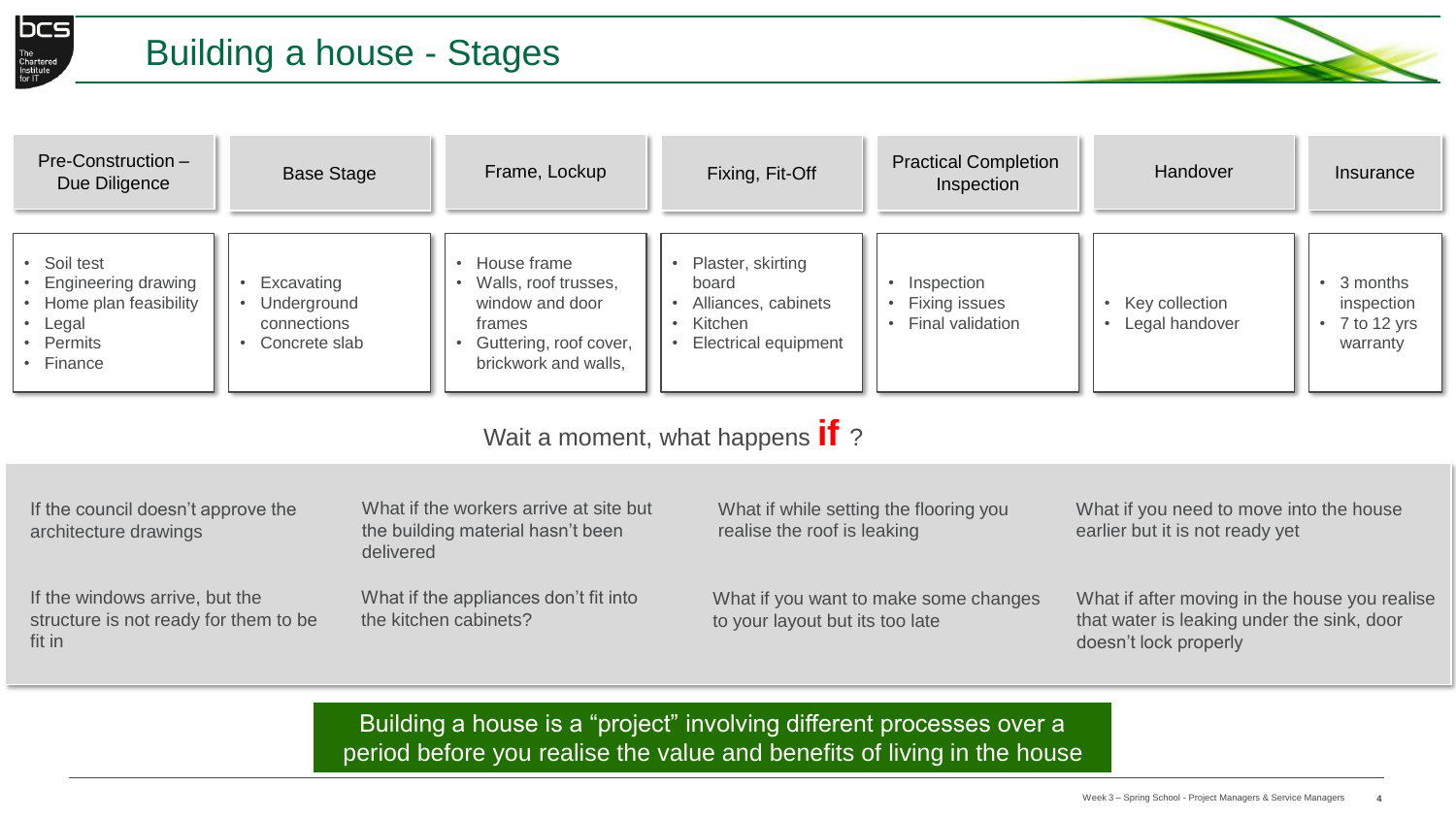

# The Instanced Service Management Projects



| Due Diligence                                                    | Planning                                                                                                                                         | Architect & Design                                                                | Define & Build                                                                                                                     | Implementation                                                            | <b>Hyper Care</b>                                                            | Closure                              |
|------------------------------------------------------------------|--------------------------------------------------------------------------------------------------------------------------------------------------|-----------------------------------------------------------------------------------|------------------------------------------------------------------------------------------------------------------------------------|---------------------------------------------------------------------------|------------------------------------------------------------------------------|--------------------------------------|
| Conduct due<br>diligence<br>Submit report and<br>recommendations | Define objective<br>Define scope<br><b>Timelines</b><br>Acceptance criteria<br><b>Business case</b><br>Identify stakeholders<br>and participants | Model processes<br>Develop architectural<br>roadmap<br>Develop solution<br>design | Requirement<br>gathering & analysis<br>Feasibility study<br>prioritization<br>Develop process &<br>systems<br>Perform unit testing | Perform UAT<br>Train the users<br>Train support team<br>Deploy<br>Go-live | Provide early life<br>support<br>Monitor & solve bugs<br>Handover to support | Sign off<br>and close<br>the project |

Wait a moment, what happens **if** ?

| If parts of the organisation use<br>different processes?                    | If the chosen technology requires<br>customisation to meet the business<br>needs? | If language becomes an issue in a<br>global organisation?                                             | The project is delayed? Costs over run |
|-----------------------------------------------------------------------------|-----------------------------------------------------------------------------------|-------------------------------------------------------------------------------------------------------|----------------------------------------|
| If the agreed SLA's do not align with<br>all support teams and/or suppliers | If team resources are unavailable?                                                | If there are external suppliers in the<br>value chain, and they use their own<br>processes and tools? | The requirements change?               |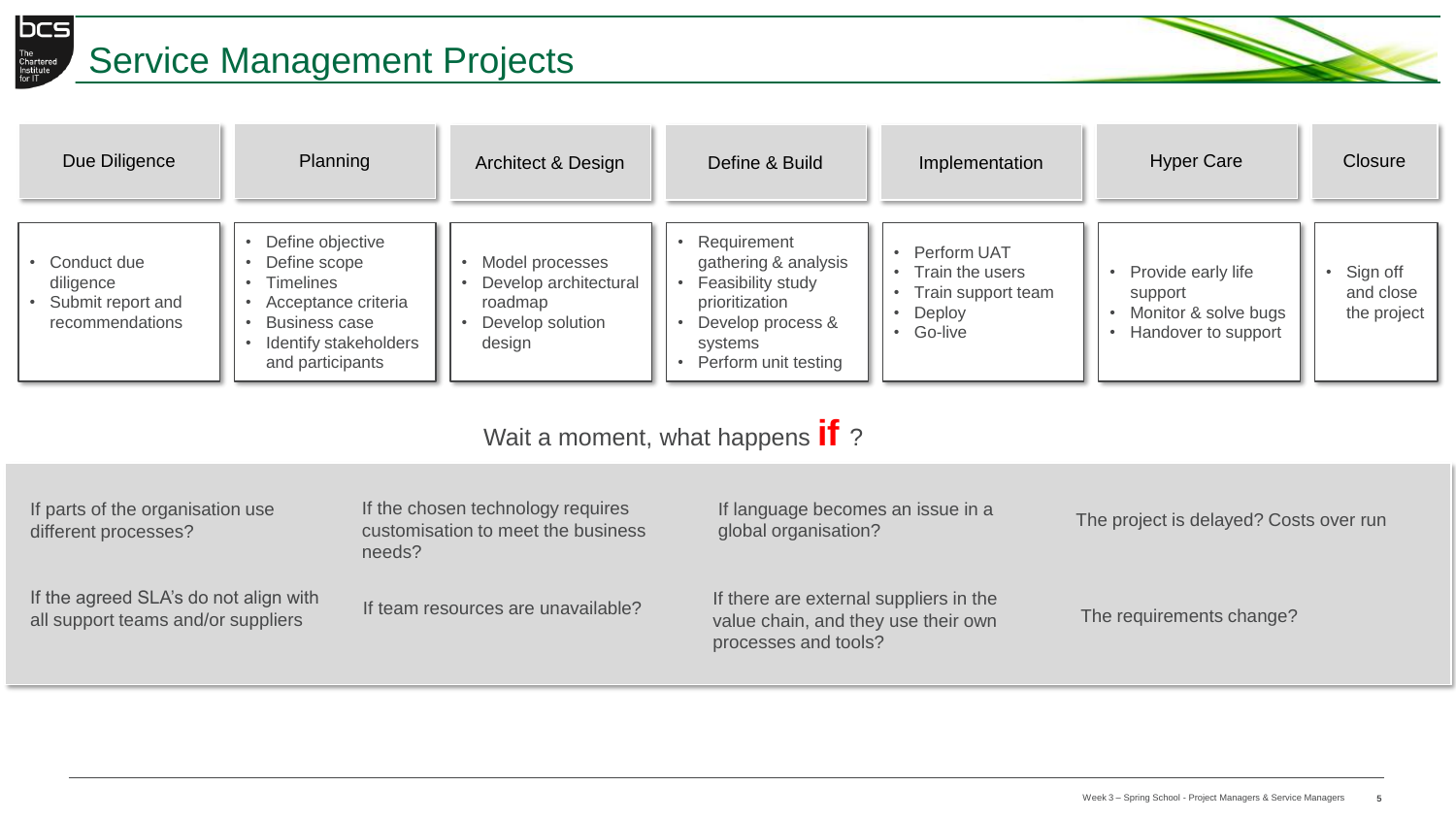



### Typical Roles in a Service Management project







**Business** Analyst

Process **Consultants** 

**Technical** Developers

Trainers Manage



….

**Change** 



Stakeholders / users / other participants

### Service Management Implementations – are also "Projects" and managed by a Project Manager

*Create and manage the plan Governance Stakeholder management Requirements agreement Obtain necessary sign-off at each stage Risk management*

*Track and report on progress Budget planning & control Resource utilisation & management Manage project change requests Communications Eliminate project blockers*

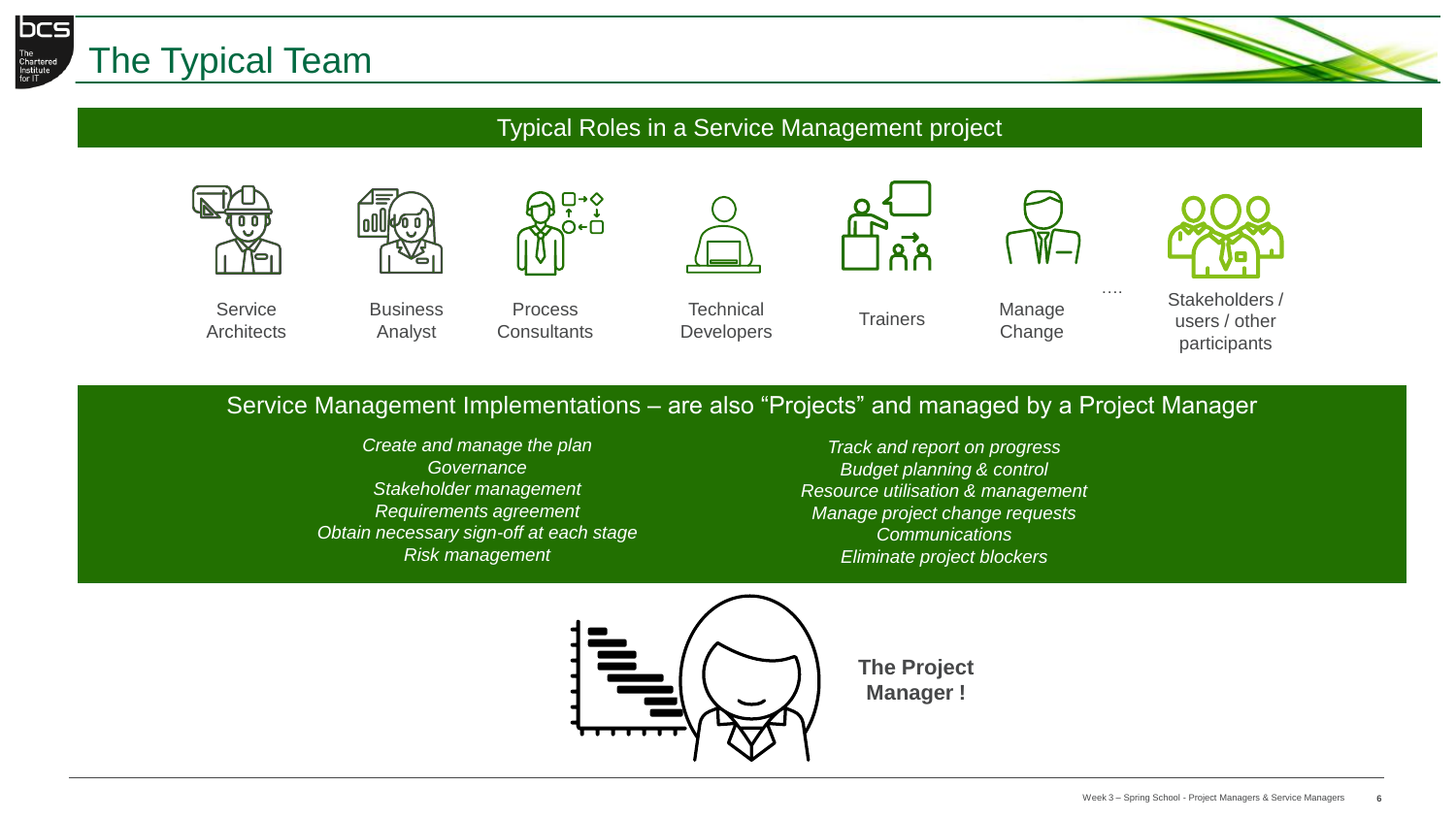



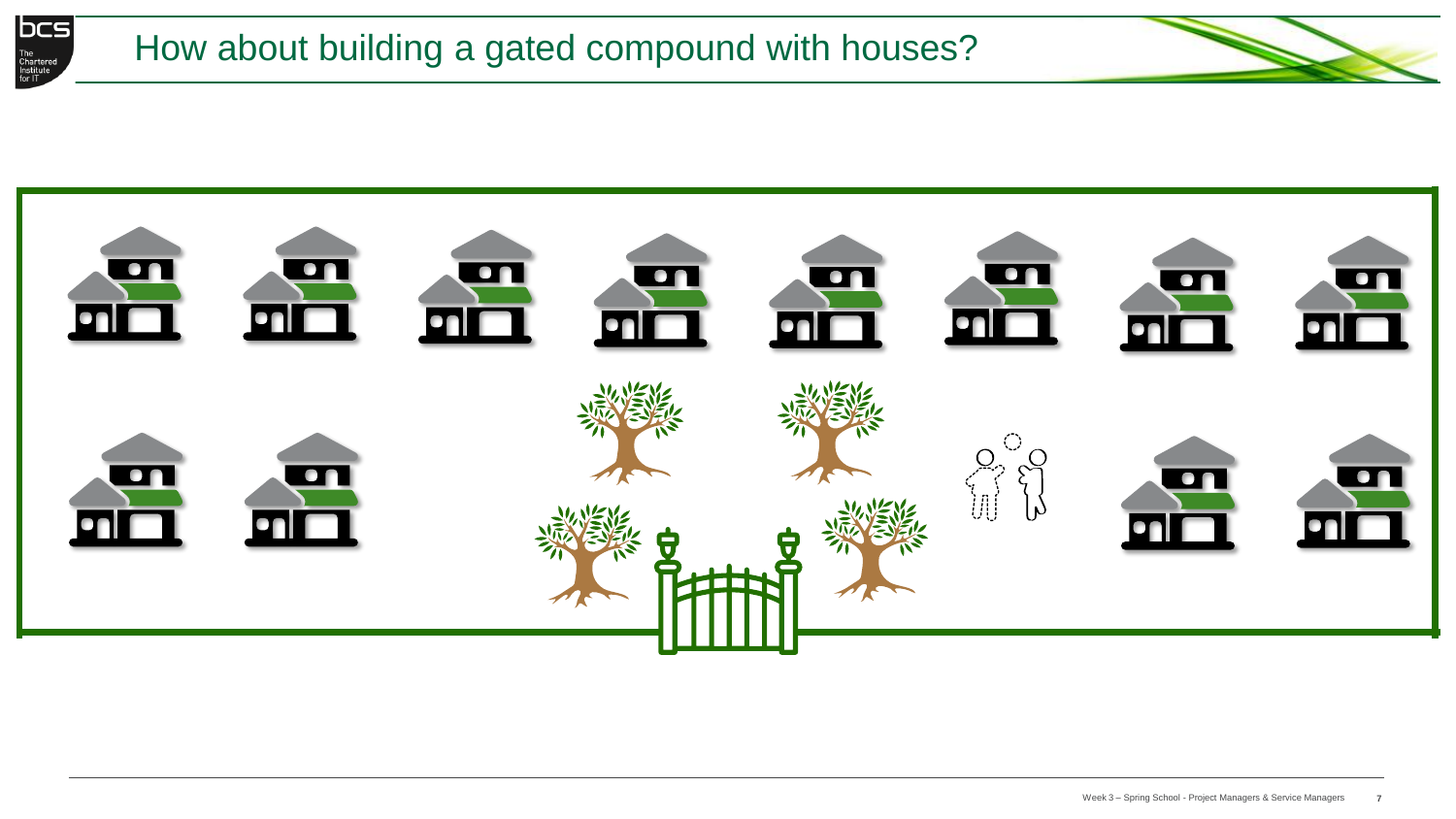

# Large Organisations are no different

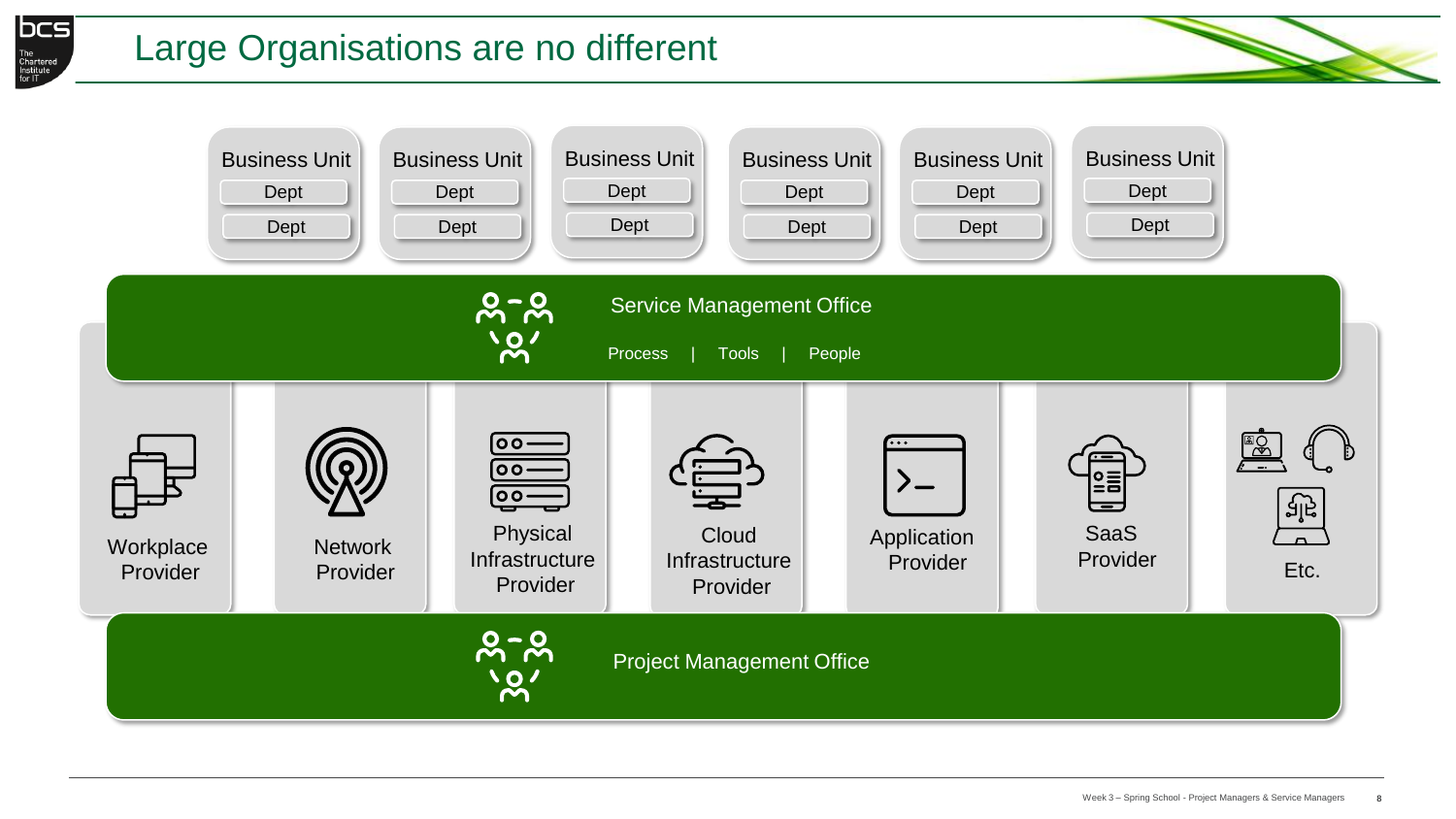

# Service Management in a multi-supplier environment



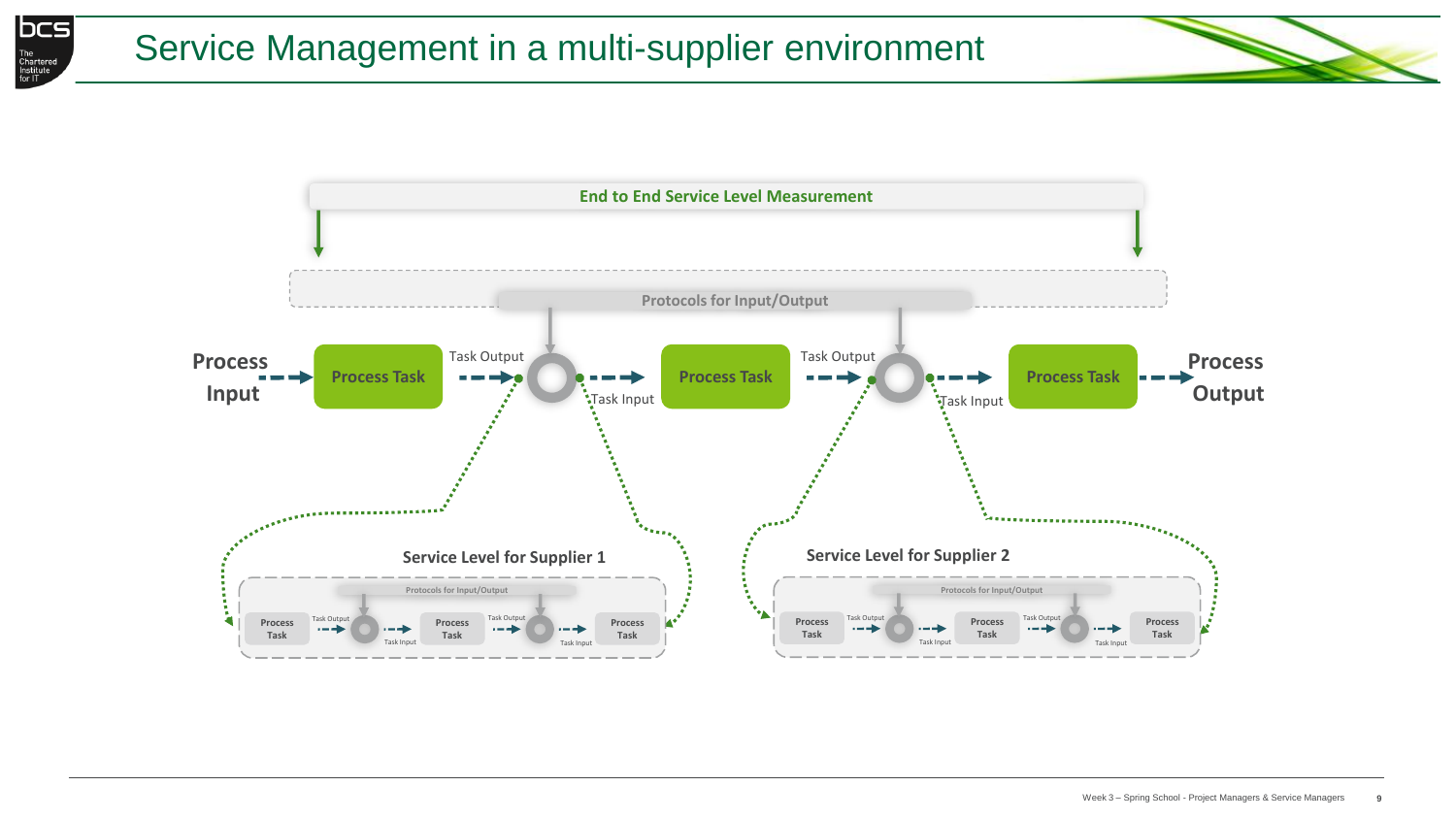





ITIL 4 is an adaptable framework for managing services within the digital era. Through our best practice modules, ITIL 4 helps to optimize digital technologies to co-create value with consumers, drive business strategy, and embrace digital transformation.

<https://www.axelos.com/certifications/itil-service-management/what-is-itil>



Reference Architecture standard to manage the business of IT, enable business insight across the IT value chain, increase focus on business outcomes, and improve agility.

<https://www.opengroup.org/it4it>



SIAM is a management methodology that can be applied in an environment that includes services sourced from a number of service providers.

<https://www.scopism.com/what-is-service-integration-and-management-siam/>



A lightweight framework that helps people, teams and organizations generate value through adaptive solutions for complex problems <https://www.scrum.org/about>



DevOps - A set of practices intended to reduce the time between committing a change to a system and the change being placed into normal production, while ensuring high quality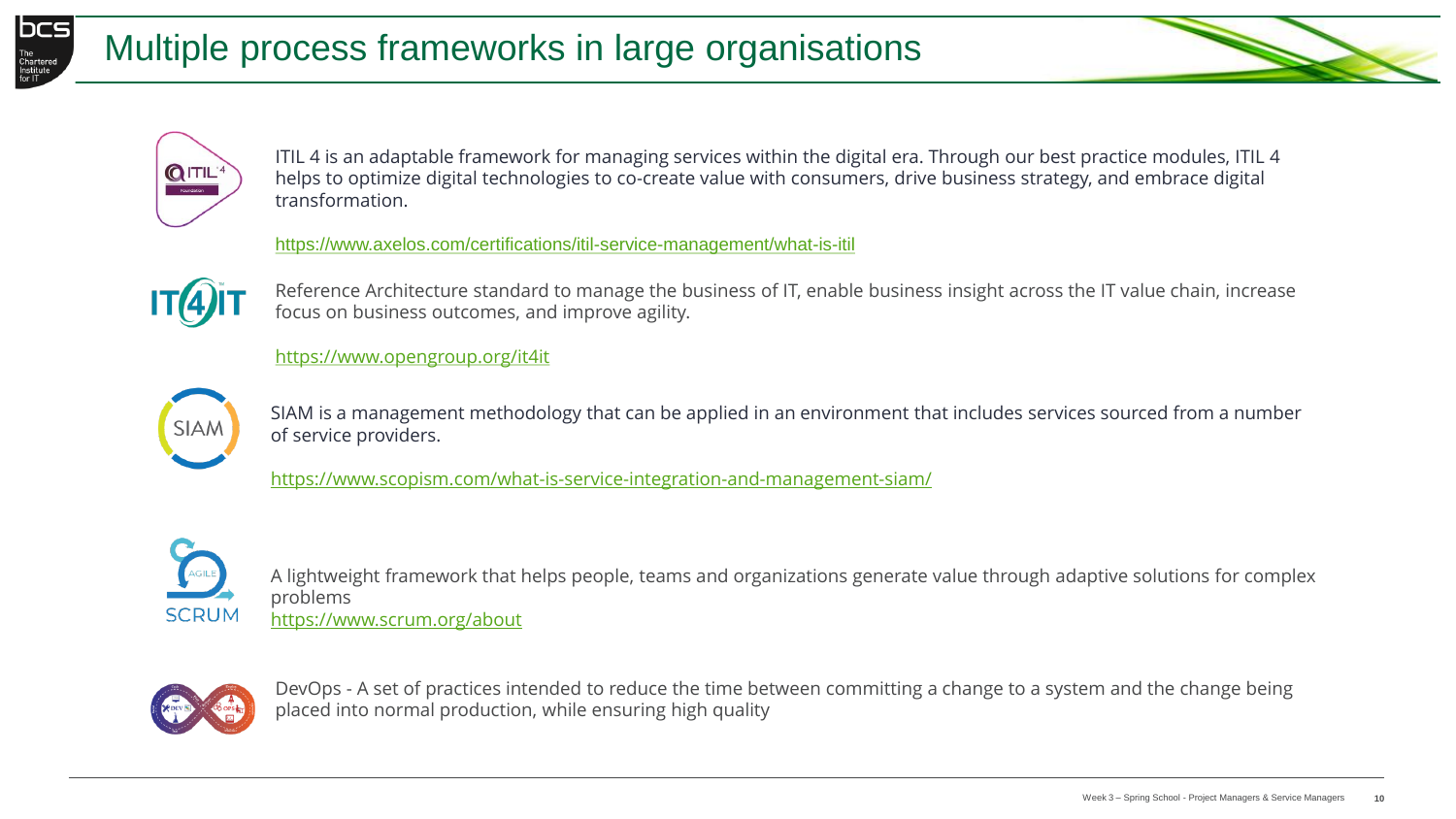

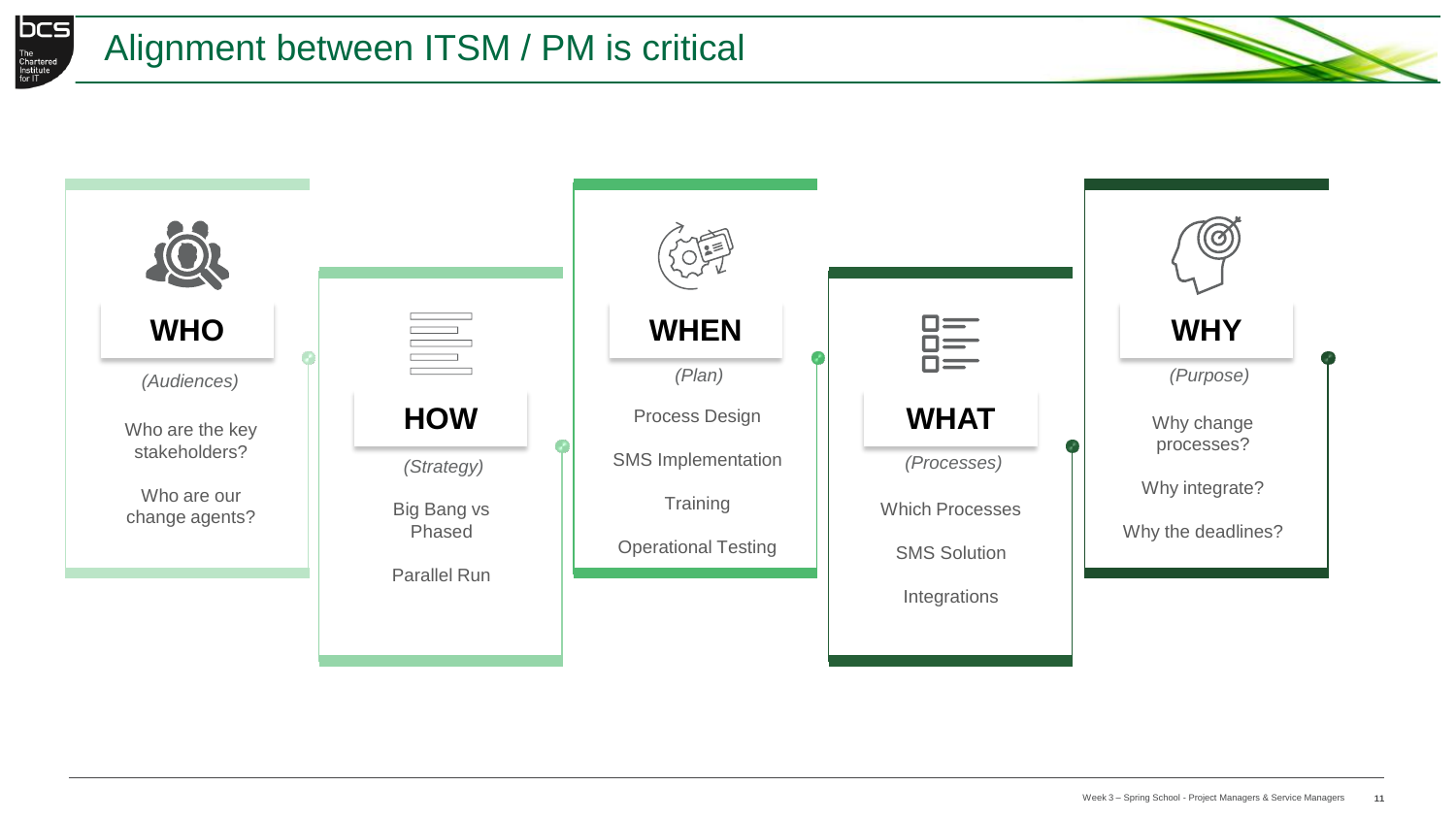



- The company owns a diverse portfolio of labels (29 Brands)
- 56 countries, 3000+ locations, retail, office & supply chain
- Multi-lingual
- 40,000+ end users, 1000+ applications, 1200+ IT support staff
- 3500 servers, 4500 network and security devices
- 7 key external providers for IT services

#### **Service Management Challenges**

- No process standardisation, multiple SMS (service management solutions) in each region (Costly and poor user experience)
- New incoming IT provider
- Team service levels are met but poor customer satisfaction
- Fragmented operating model resulting in inconsistent quality and agility

• Automation - support rapid business growth, agility, transformation

### **Project Scope**

• Standard global process

workshops globally

*before it gets better*"

- Implementation of a new SMS solution
- Design and align to new operating model (product & platform based)

**What worked well**

• Managing the change: 4200+ hours of training, 40+ awareness

• Managing interdependencies - external providers to align to new

• Managing expectations and short-term outcomes: "*it will get worse* 

processes, governance framework and business targets

- and digitalisation
	- Phased roll out

#### **What didn't work well**

- The 'custom' requirements for each region/country/business unit were not scoped in at the start, leading to scope change, delays and complexity
- Disagreements between the stakeholders on a common global process framework
- 'non-ITSM' Project Manager was ineffective, didn't anticipate risks, reduced to getting updates and burden increased on ITSM team

## **Key Learning:** Democracy is a not always a good thing with Service Management projects, get top-down mandate!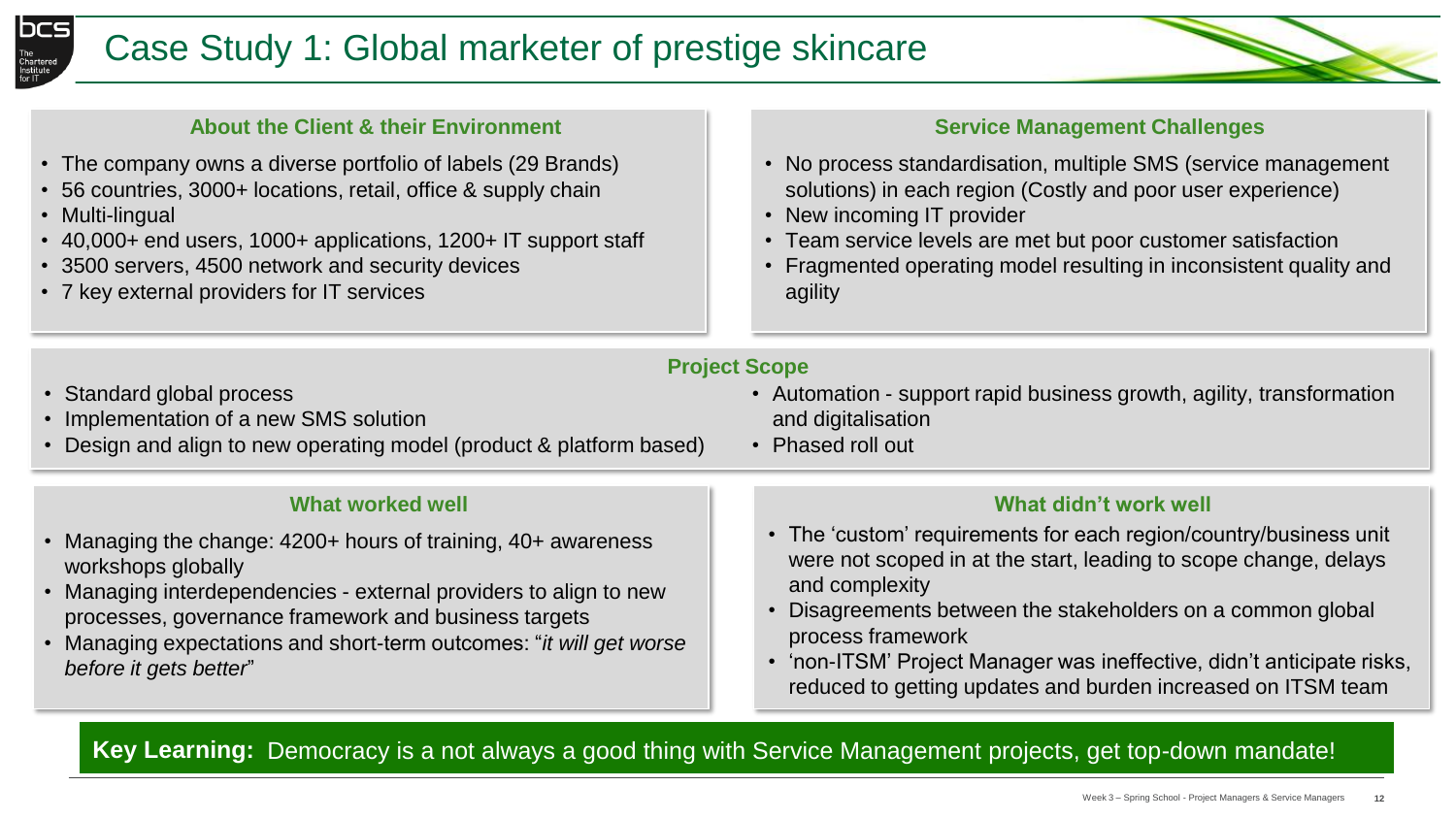



- The company deals in base metal mining and maintains various mining sites across Americas, Africa and Asia Pacific
- 6 countries, 16+ sites
- 3500+ end users, 300+ IT support staff, Multi-lingual
- 1000+ servers, 2500 network and security devices
- 4 key external providers for IT services

#### **Service Management Challenges**

- Lack of standard processes across different regions and multiple disjointed SMS (service management solutions) in each region
- Change in IT service landscape with focus on cloud adaption
- IT not supporting business objectives leading to poor customer experience
- Adaption of multi-supplier SMS operating model across all regions

#### **Project Scope**

- Common global policies and processes
- Implementation of a new SMS solution
- Design and align to new operating model including multiple suppliers

#### **What worked well**

- Managing the change: Persistent efforts from SMS team to drive the change with OCM function
- Managing interdependencies: SMS Team with adequate project management skills helped manage risk and interdependencies
- Managing expectations: Good stakeholder management and communication across multiple regions

#### • Integration of SMS solution across suppliers

- Phased rollout of global SMS solution across regions and suppliers
- Change adaption and awareness with language support

#### **What didn't work well**

- Supplier plans/resources not aligned cost impact and delay
- Lack of awareness around project objectives and multi-supplier operating model
- Lack of sponsorship to align stakeholders to a common vision
- Lack of understanding of the SMS solution by Project Managers (external contractor from the client) leading to frequent fire-fighting situations

Key Learning: Over invest in communication, awareness and factor in limitations of other parties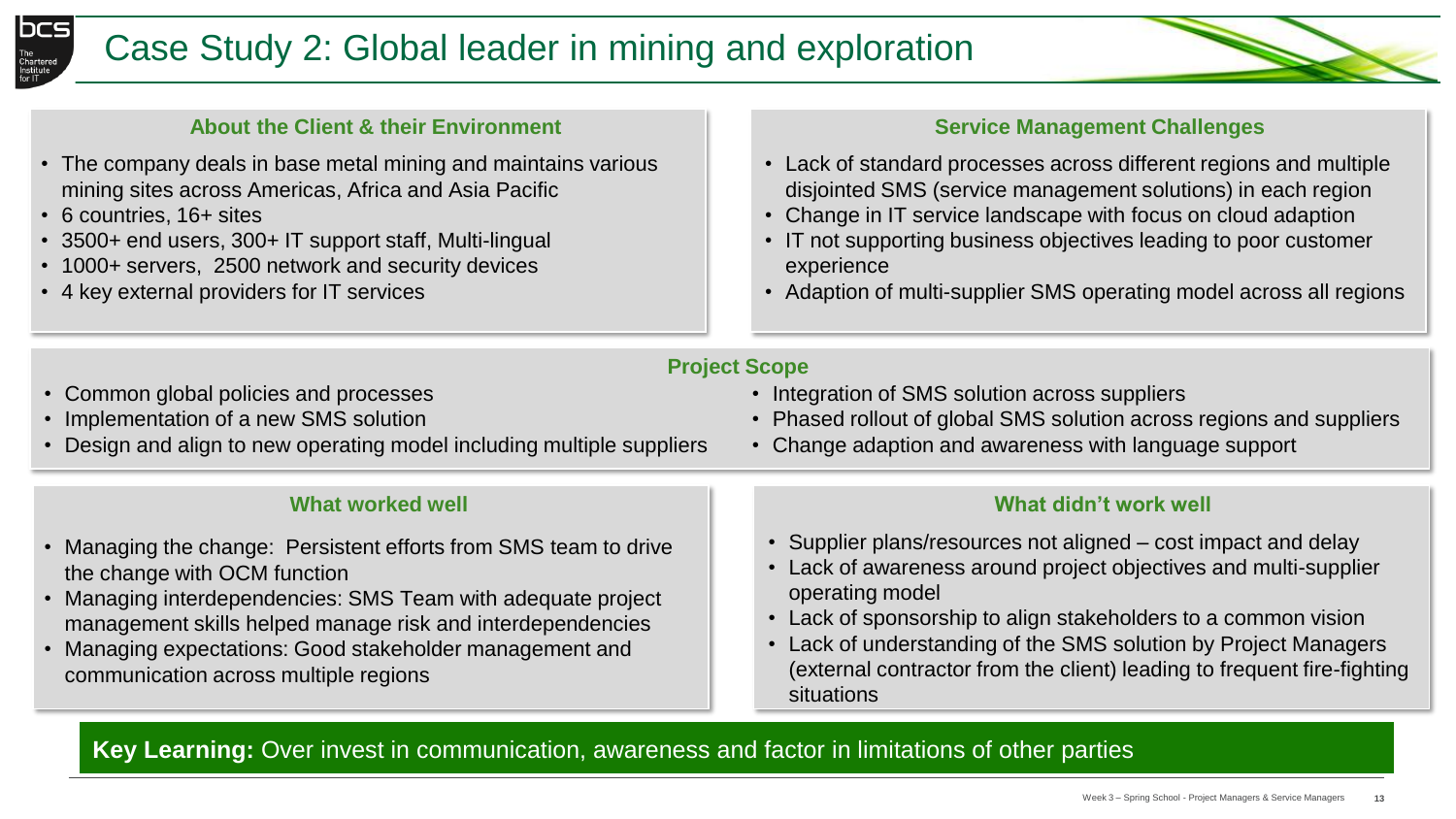



- A global company providing risk solutions: primary insurance, reinsurance, healthcare
- 40 countries, 49 locations
- 30,000 end users, 600+ IT support staff, 4 languages
- 5 key external providers for IT services

#### **Service Management Challenges**

- The company was moving from traditional IT to cloud and everything as a service/digital services model
- SMS solution evolved over many years, highly customised, unable to upgrade or leverage new capability
- All external providers on client's SMS solution, dependency on the client to fulfil supplier's obligations

#### **Project Scope**

- Process re-engineering to accommodate digital transformation
- New SMS solution to serve as a single source of truth
- Integration with external providers SMS solutions

#### **What worked well**

- Stakeholder and service owner support to drive change awareness
- Managing technology complexity: SMS and technology team worked together to build a cohesive and unified solution
- Strong governance

#### **What didn't work well**

- Lack of willingness to change and enforcing old ways of working
- Change program heavily focussed on technology adaption rather behavioural change
- Changing requirements and project timelines resulting in lack of motivation & synergy to meet project objectives

**Key Learning:** Do not underestimate the importance of managing change and behaviour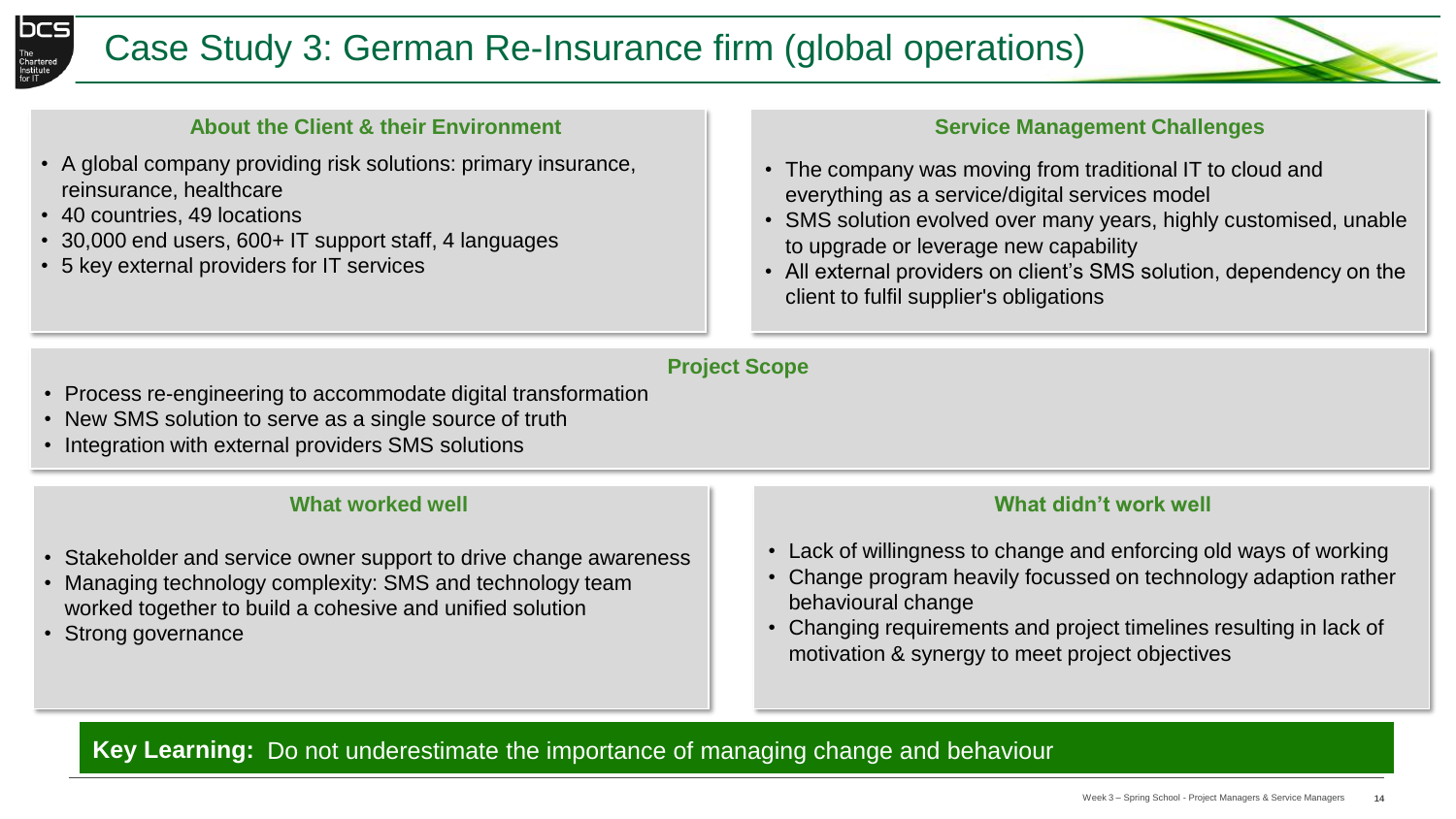

- The company's product portfolio includes high-speed trains, metros, monorail and trams to integrated systems, infrastructure, signaling and digital mobility solutions
- 50 countries, 250 sites, retail, office & supply chain
- 35,000+ end users, 600+ IT support staff, Multi-lingual
- 3000 servers, 30,000 network and security devices
- 6 key external providers for IT services

#### **Service Management Challenges**

- "Carve out" from parent company, new setup of all IT services
- A year and a half long transient phase with co-existence of old SMS and the newly setup SMS (service management solution)
- 6 incoming suppliers, with varied service readiness timelines and disjointed plans
- A mix of project managers, service managers, process managers from suppliers and client organisation

#### **Project Scope**

- Standard global process (including alignment with 6 suppliers)
- Implementation of a new SMS solution
- Design a new operating model incorporating multiple suppliers
- Single source of truth for performance measurement of IT
- Gradual phased rollout including transient processes

#### **What worked well**

- Formal "Organisational Change Management" (OCM) office: drive awareness via roadshows, "*what's in it for me*" communication
- Managing interdependencies within a core team Central PMO and solution experts to understand, agree and manage interdependencies along with technical architecture and roadmap
- Managing expectations & adaption: Process champions across transient and service readiness phase
- SM team core part of the OCM Office to collaboratively develop awareness content
- The PM and solutions team went through series of workshops to understand the solution, define and agree ways of working, methods & tools to be used for project delivery (meetings, project tracking, templates)

**Key Learning:**  Culture and mindset are critical components of a successful Service Management project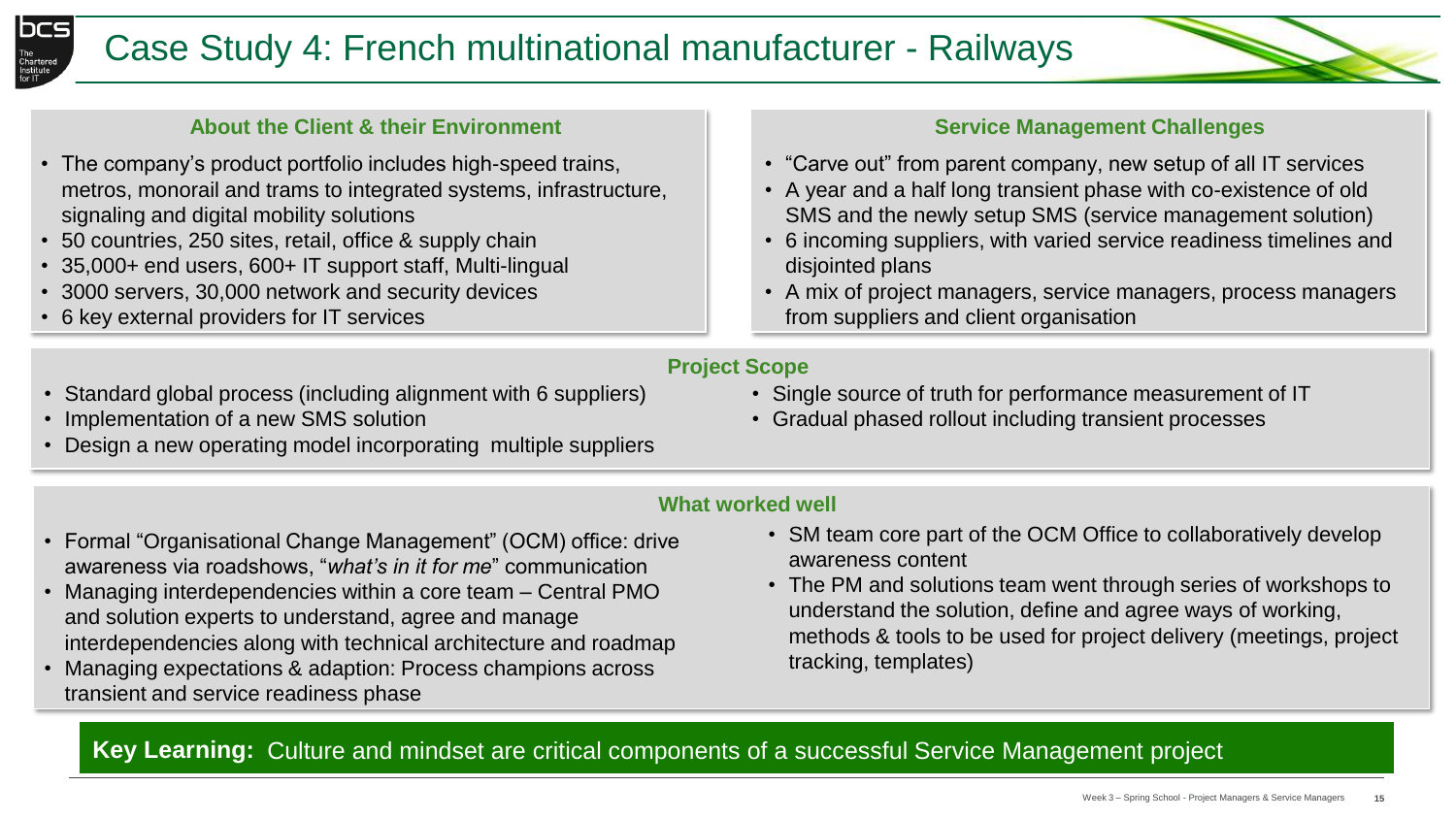



#### **IT Service Management**

- ITSM is about "defining" processes (related technology, SLA's/KPI's, etc.), but without strong project management practices, ITSM projects fail
- ITSM projects always introduce a change in the way of working and adoption of new practices (could also include new technology). This requires good stakeholder management, requirements/scope management, communication and strong governance
- ITSM Projects involve several different parties and support teams, collaboration is key to success. Project Management skills to promote a cohesive team (reward/recognise/etc.)

#### **Project Management**

- If the ITSM domain is not known by a PM, they are not as effective at doing their jobs. The burden falls on the ITSM architects (who may also not understand the project management needs and methodology)
- A PM must understand the dependencies (and the 'why') as well as how an issue may impact the project. The ITSM team may not always understand the impact on the larger project (cost/time)
- Understanding ITSM will enable a PM to better plan/manage resources `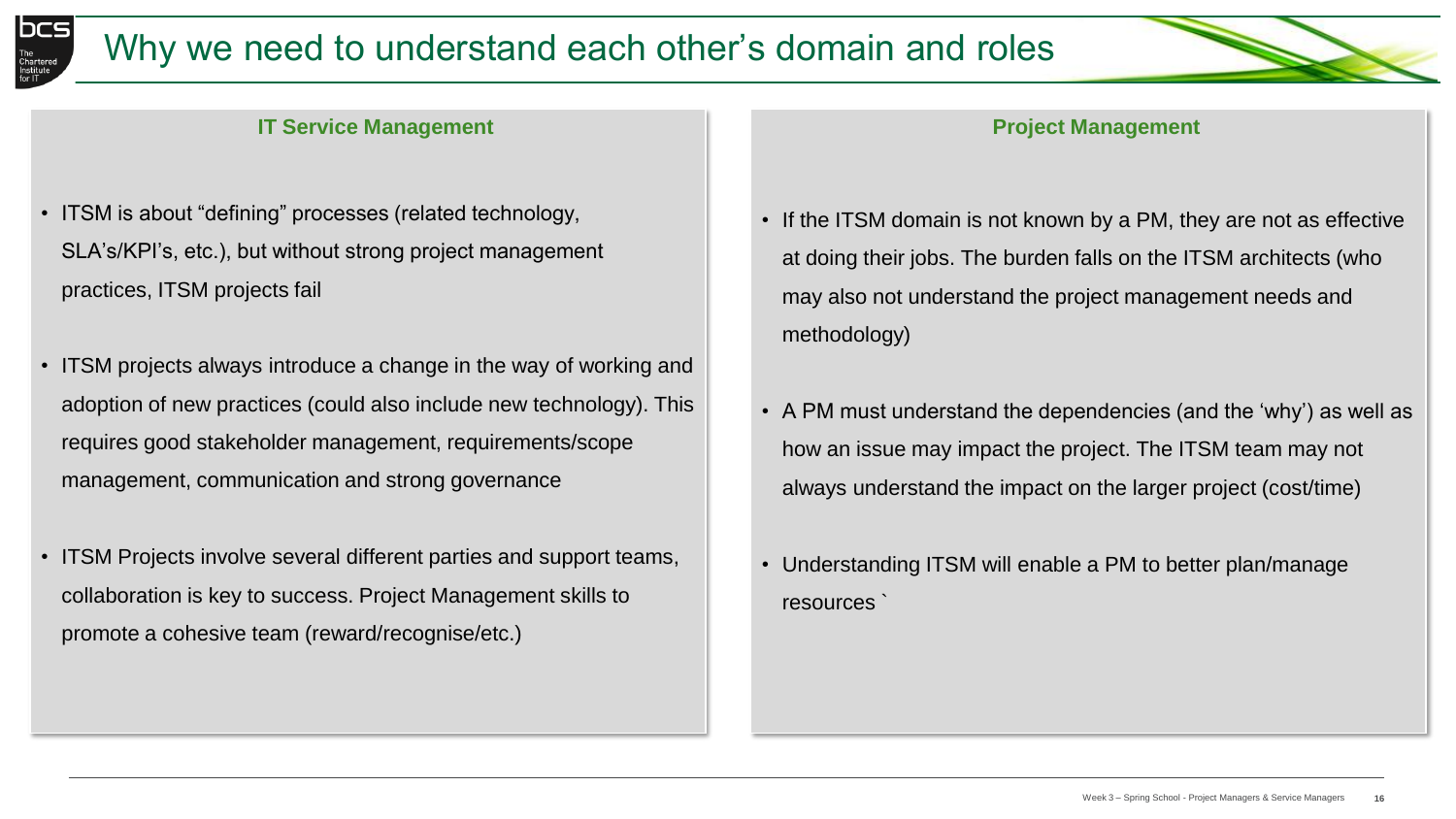



**Source:**

**IIIII** SFIA

The global skills and competency framework for the digital world

| <b>Service management role family</b>                                                                                                                     |                                                                                                                                                                                                                                                                                                                                                                                                                                                                                                                                                                                                                                                                                                                                                                                                     | <b>Project delivery role family</b>                                                                                                                           |                                                                                                                                                                                                                                                                                                                                                                      |  |
|-----------------------------------------------------------------------------------------------------------------------------------------------------------|-----------------------------------------------------------------------------------------------------------------------------------------------------------------------------------------------------------------------------------------------------------------------------------------------------------------------------------------------------------------------------------------------------------------------------------------------------------------------------------------------------------------------------------------------------------------------------------------------------------------------------------------------------------------------------------------------------------------------------------------------------------------------------------------------------|---------------------------------------------------------------------------------------------------------------------------------------------------------------|----------------------------------------------------------------------------------------------------------------------------------------------------------------------------------------------------------------------------------------------------------------------------------------------------------------------------------------------------------------------|--|
| <b>Service strategy and</b><br>architecture practitioners                                                                                                 | Roles for architecting and designing the different<br>elements that make up how and organisation manages<br>and operates its services and ensuring alignment with<br>corporate strategies, business goals and technology<br>strategies and plans.                                                                                                                                                                                                                                                                                                                                                                                                                                                                                                                                                   | <b>Project delivery practitioners</b>                                                                                                                         | Roles responsible for the delivery of projects,<br>programmes and portfolios.                                                                                                                                                                                                                                                                                        |  |
| <b>Example job titles</b>                                                                                                                                 |                                                                                                                                                                                                                                                                                                                                                                                                                                                                                                                                                                                                                                                                                                                                                                                                     | <b>Example job titles</b>                                                                                                                                     |                                                                                                                                                                                                                                                                                                                                                                      |  |
| •Service Architect<br>•Service Designer<br>•Service Introduction<br>Manager<br>•Service Tooling Architect<br>•Service Modeler<br>•Service Process Manager | Availability management •<br>Service acceptance<br>• Solution architecture<br>Capacity management<br>Portfolio management<br>• Business situation<br>Service catalogue<br>analysis<br><b>Quality management</b><br>management<br>$\bullet$<br>• Organisational capability<br>Portfolio, programme<br>development<br>and project support<br>Requirements definition<br>Strategic planning<br>• Business intelligence<br>and management<br>Service level<br>• Application support<br><b>Business modelling</b><br>management<br>Organisational change<br><b>Business process</b><br>management<br>improvement<br>Enterprise and business<br>Emerging technology<br>architecture<br>monitoring<br>Methods and tools<br>• Innovation<br>Stakeholder relationship • Specialist advice TECH<br>management | •Programme Manager<br>•Programme Director<br>•Portfolio Manager<br>•Project Manager<br>•Project Analyst<br>•Project Office Manager<br>•Project Office Analyst | Portfolio management<br>Programme management<br>Project management<br>Portfolio, programme and project support<br>Benefits management<br>Stakeholder relationship management<br><b>Methods and tools</b><br>Demand management<br>Information systems coordination<br>Measurement<br>Organisational change management<br>Investment appraisal<br>Financial management |  |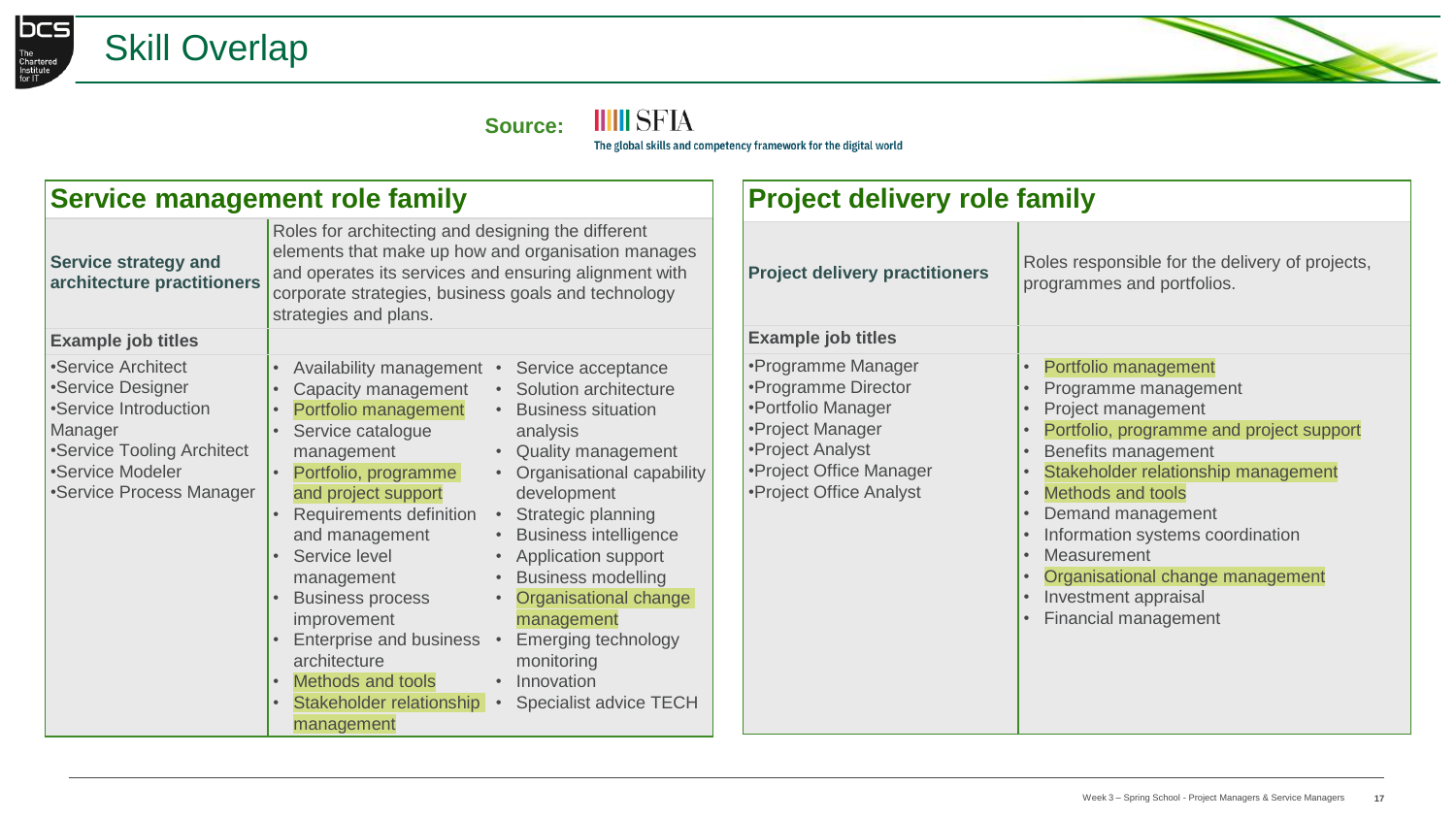

# Trends impacting Service Management projects

#### *95% of CIOs expect their jobs to change or be remixed due to digitalisation.*

Source: Gartner



### **"X" as a Service**

- The "Everything as a Service" (XaaS) delivery model has gained traction in most large enterprises. Focus on business outcomes from the ecosystem rather than "task delivery"
- Traditional service management processes need to be adapted to incorporate this operating model
- Huge shift from '*managing process executed by people*' to '*orchestrating services*'

*By 2024, 80% of ITSM teams that have not adopted an agile approach will find that their ITSM practices are ignored or bypassed.* 



#### **AI, Automation & Agile**

- AI-powered service management
- Chatbots replacing the service desk
- Proactive prevention
- Faster restoration of services

*Introduction of AI has made the ESM platforms more intelligent as well, with request, incident, change, and knowledge all benefitting from these enhancements.*



#### **Enterprise Service Management**

- Enterprise service management (ESM) takes the best practices of ITSM and applies them to the entire company
- ITSM practitioners must understand other domains